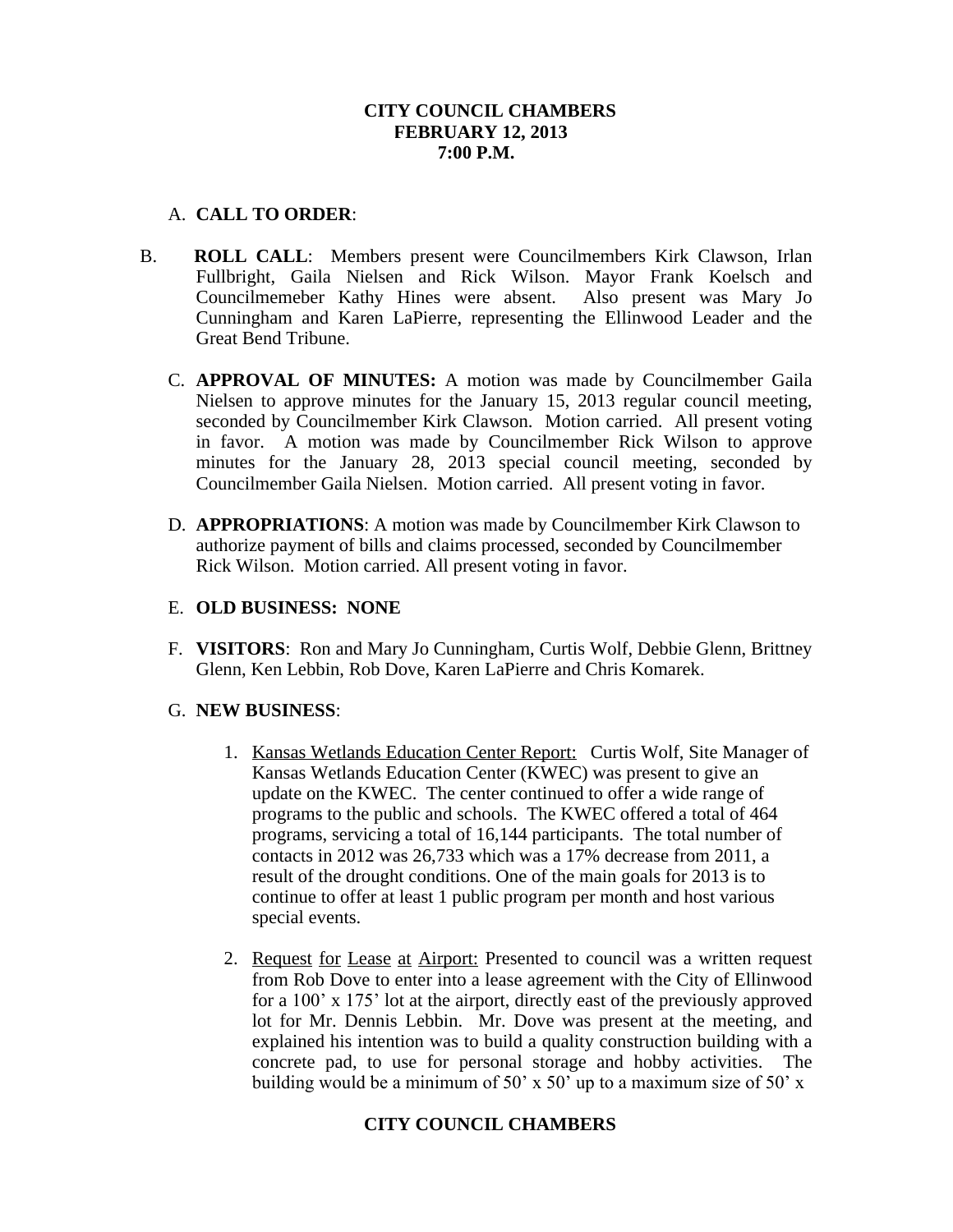#### **FEBRUARY 12, 2013 7:00 P.M.**

100'. The rental amount would be \$.06 per square foot, which is consistent with what is paid by other building owners.

A motion was made by Councilmember Gaila Nielsen to approve the request as detailed above, seconded by Councilmember Kirk Clawson. Motion carried. All present voting in favor.

Also staff reported an adjustment to the request originally made by Dennis Lebbin and previously approved by city council. Mr. Lebbin is requesting a change in the total lease area from 100' x 150' to 100' x 175', with a possible increase in the building size from 50' x 80' up to 50' x 100'.

A motion was made by Councilmember Rick Wilson to approve the changes noted above to the Dennis Lebbin lease, seconded by Councilmember Gaila Nielsen. Motion carried. All present voting in favor.

- 3. Ambulance Salaries: The budget for 2013 allowed for a 3% increase in employee's wages. A motion was made by Councilmember Gaila Nielsen to approve a 2.5% or \$.33 per hour raise (whichever is larger) for ambulance personnel, to be retroactive to the January 29, 2013 payroll, seconded by Councilmember Rick Wilson. Motion carried. Councilmembers Kirk Clawson, Gaila Nielsen and Rick Wilson voting aye. Councilmember Irlan Fullbright, a member of the ambulance department, abstained from voting.
- 4. Water Rate Increase: In February, 2011, city council approved an increase in water rates that took effect on April 1, 2011, with a second increase to automatically take effect on April 1, 2013. The automatic increase will raise the meter charge from \$10.00 to \$12.00 and the usage charge from \$2.00 to \$2.50 per 1000 gallons. It was discussed to delay the implementation of the increases because of the drought conditions of the last two years.

A motion was made by Councilmember Kirk Clawson to delay the implementation of the meter rate increase until October 1, 2013 and the usage charge increase until April 1, 2014. Motion carried. All present voting in favor.

## **CITY COUNCIL CHAMBERS JANUARY 12, 2013**